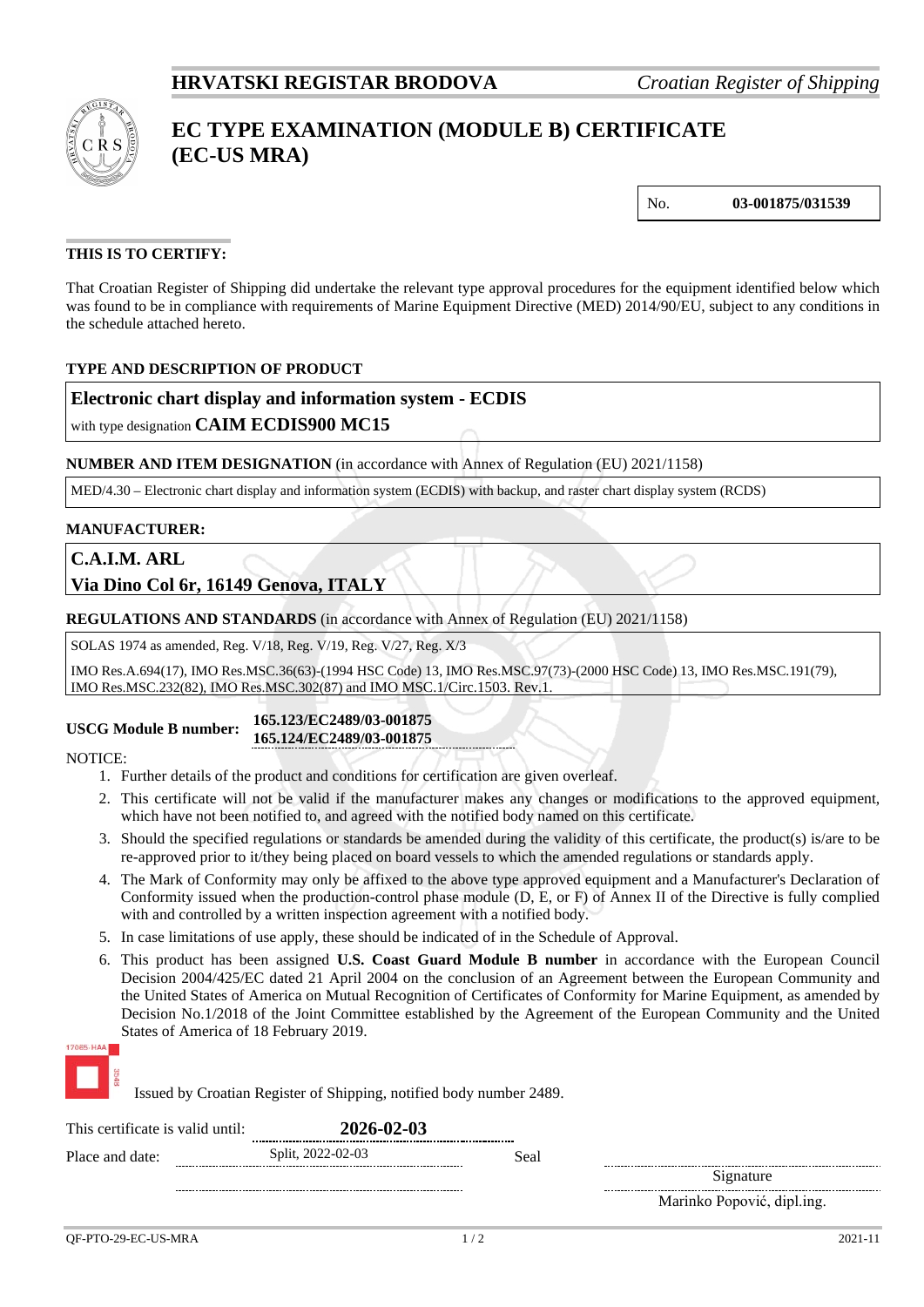## **THE SCHEDULE OF APPROVAL**

#### 1. PRODUCT DESCRIPTION

|                  | Item name                                                                                     | Item number      |
|------------------|-----------------------------------------------------------------------------------------------|------------------|
| 1.1              | Computer + Display: CAIM ECDIS MC15 19"                                                       | MC150019         |
| 1.2              | Computer + Display: CAIM ECDIS MC15 24"                                                       | MC150024         |
| 1.3              | Computer + Display: CAIM ECDIS MC15 27"                                                       | MC150027         |
| 2.               | External serial adapter<br>Hatteland FPC NMEA0183 4 port Expander:<br>$4 x$ RS485/RS422 ports | 000-12564-001    |
| 3.               | External ECDIS Network Switch (8 x RJ45)                                                      | <i>STEDS405A</i> |
| $\overline{4}$ . | $Keyboard$ Cherry – US/English, USB                                                           | <b>STCHERRY</b>  |
| 5.               | Keyboard NSI – US/English, USB                                                                | RKCT91-MC1       |
| 6.               | Logitech Marble USB mouse                                                                     | <b>STMARBLE</b>  |
| 7.               | PC radar kit Mk.6.0                                                                           | 11393            |

*CAIM ECDIS900 MC15 is a Flat panel computer system consisting of the following components:*

#### 2. APPLICATION/LIMITATION OF USE

*CAIM ECDIS900 MC15 is tested for compliance with IEC 61174 Ed. 4.0 (2015-08) – Annex G (ECDIS in the RCDS mode of operation) and Annex H (Alarms and indicators in the RCDS mode of operation).*

*ECDIS system is not additionally tested for operation beyond the normal range between 85 degrees South latitude and 85 degrees North latitude.* 

*New interface requirements have been added and tested for communication with BNWAS, VDR, BAM, MSI, INS as well as route transfer.*

*System is operational in a three different mode: ENC , C-MAP and RCDS mode. System is to be installed in a protected environment.*

#### 3. DESIGN DRAWINGS AND SPECIFICATIONS

*CAIM ECDIS900 MC15 – System overview (19", 24", 27"); CAIM ECDIS900 System Installation Manual, item number V1.x Rev. C; CAIM ECDIS900 System Technical Manual, item number V.1.x, Rev. C; CAIM ECDIS900 System Operator Manual, item number V.1.x Rev. C.*

#### 4. TYPE TEST RECORDS/LABORATORY RECOGNITION STATUS

*Performance testing – IEC 61174 Ed. 4.0 (2015-08), CRS witnessed – Egersund May/August 2016 and March 2017; Environmental testing – IEC 60945(2002) including Corrigendum 1(2008);*

*Serial interface testing – IEC 61162-1(2016), CRS witnessed – Egersund August 2019.; Presentation of navigation information – IEC 62288 Ed.2 (2014-07), CRS witnessed – Egersund December 2015 and March 2017; Ethernet interconnection for VDR & Route Transfer – IEC61162-450 Ed.1.0 (2011-06), CRS witnessed – Egersund May/August 2016; CRS letters of approval – 056/TSE/VB/031199 and 1933/TSE/VB/031236;*

*Ethernet interconnection for VDR & Route Transfer – IEC61162-450 Ed.1.2 (2018), CRS witnessed – Genova June/July 2021; Bridge alert management testing – IEC 62923-1 Ed. 1.0 (2018) & IEC 62923-2 Ed. 1.0 (2018), Genova June/July 2021; CRS letter of approval – 210/TSE/NP/031539 dated 2022-02-03.*

#### 5. MATERIALS OR COMPONENTS REQUIRED TO BE TYPE APPROVED OR TYPE TESTED

*This approval remains valid for subsequent minor software amendments, as allowed by the 5.1.x.x format (x=a numeral), where written details of any such modification have been submitted to and accepted by the approvals authority.*

#### 6. OTHER MATERIALS AND/OR COMPONENT

*CAIM ECDIS900 MC15 System dual installation is found to comply with the requirements for ECDIS with Back-up arrangements.*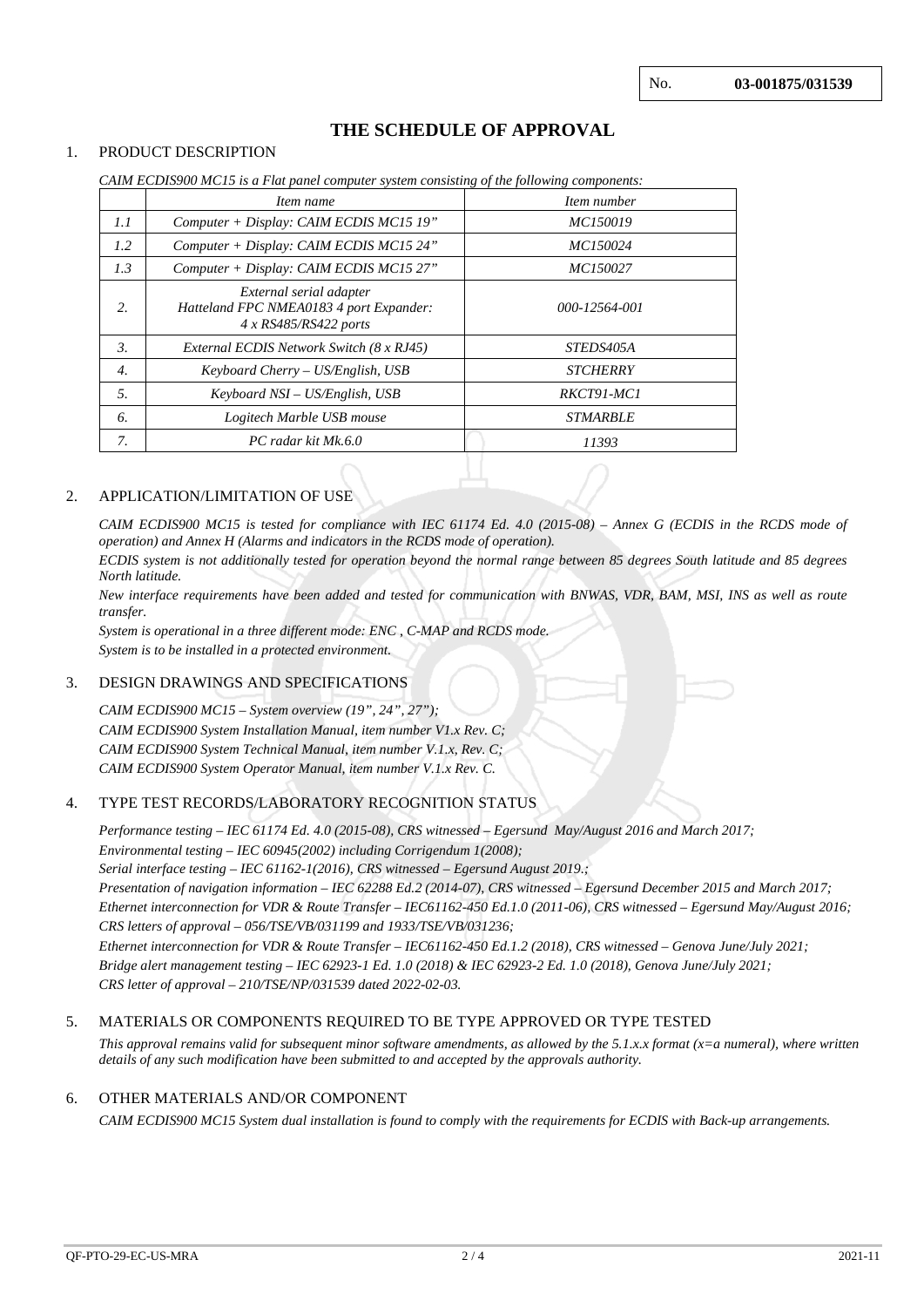#### 7. PRODUCTION SURVEY REQUIREMENTS

*Production items are to be manufactured in accordance with an approved Production Quality Assurance system (Module D) of the Marine Equipment Directive. Each item is to have the "Mark of Conformity" affixed and be issued with a "Declaration of Conformity".*

8. ONBOARD INSTALLATION AND MAINTENANCE REQUIREMENTS

*The CAIM ECDIS900 shall be supplied by 115VAC / 230VAC / 24VDC in accordance with Technical Manual. The installation on board shall be verified and tested according to Installation & Operation Manual.*

#### 9. MARKING AND IDENTIFICATION



Subject to compliance with the conditions in this Schedule of Approval which forms part of certificate, and those of Articles 9, 10 and 15 of the Directive, the Manufacturer is allowed to affix the "Mark of Conformity" to the Product described herein.

xxxx/yy *xxxx - the number of the Notified Body undertaking surveillance module(2489 in case of CRS) yy - the last two digits of year mark affixed*

> This product has been assigned US Coast Guard Module B number **165.123/EC2489/03-001875, 162.124/EC2489/03-001875**. In those instances where the Notified Body conducting the conformity assessment in accordance with either Module D, E or F of the Marine Equipment Directive is not CRS, such Notified Body would use the above U.S. Coast Guard Module B number to provide the manufacturer with the U.S. Coast Guard approval number by noting it on the Certificate of Conformity, thereby authorizing the manufacturer to mark the product accordingly.

#### 10. OTHER

#### *SOFTWARE:*

| Item name                       | SW version |  |  |
|---------------------------------|------------|--|--|
| CAIM ECDIS900 MC15 System       | 5.1.x.x.   |  |  |
| <b>IHO Presentation Library</b> | 4.0        |  |  |
| <b>Application Manager</b>      | 1.0.0.0.   |  |  |
| C-MAP SDK                       | 6.0.x      |  |  |
| <b>Operating System</b>         | Windows 10 |  |  |

#### *OPTIONAL EQUIPMENT:*

| Item name                                                         | Item number   |  |
|-------------------------------------------------------------------|---------------|--|
| Radar Interface Box - MK 6.0                                      | 11393         |  |
| <b>ECDIS Network Switch</b>                                       | STEDS405A     |  |
| External serial adapter Hatteland FPC<br>NMEA0183 4 port Expander | 000-12564-001 |  |
| Keyboard NSI – US/English, USB                                    | RKCT91-MC1    |  |
|                                                                   |               |  |